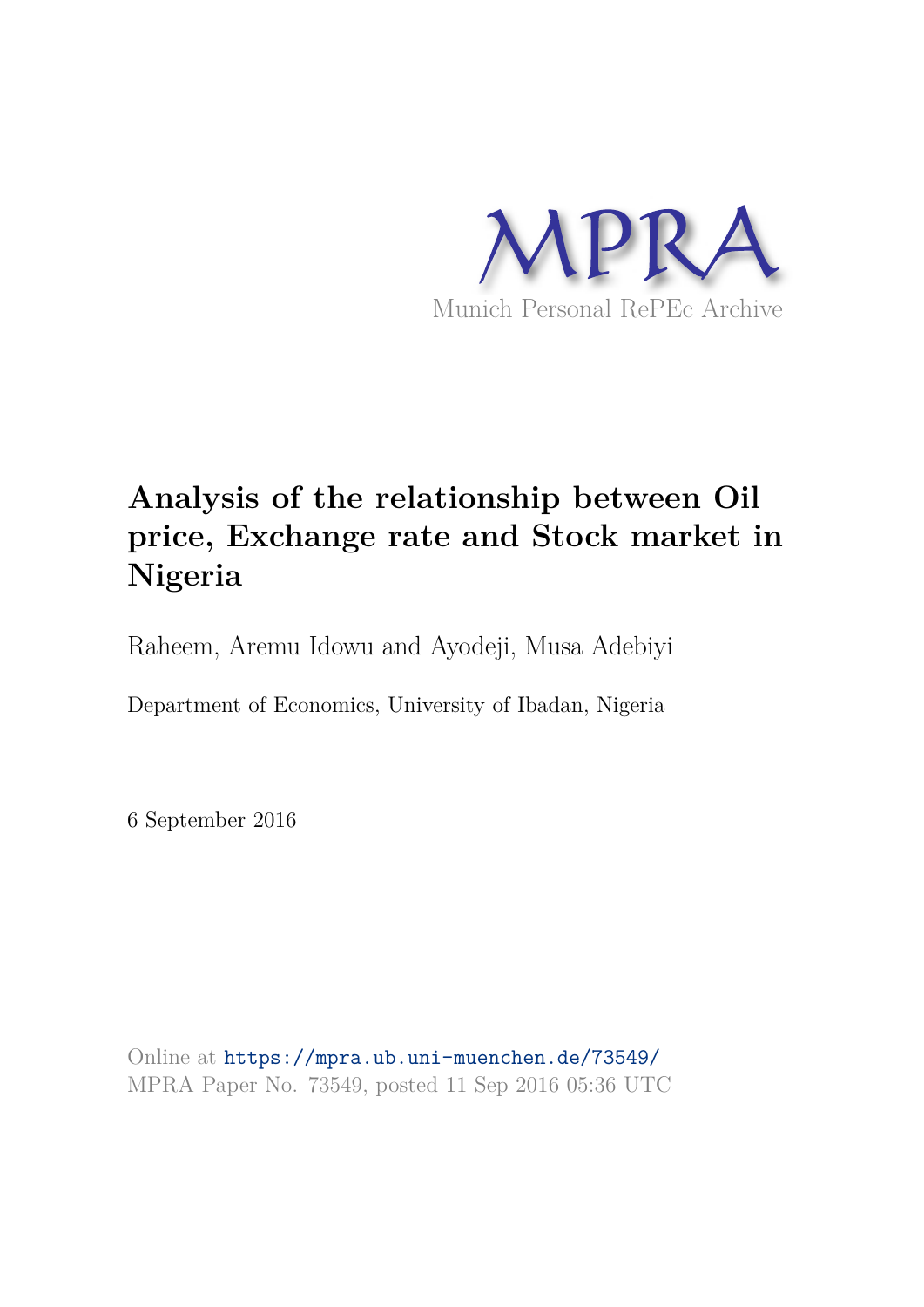# **THE RELATIONSHIP BETWEEN OIL PRICE, EXCHANGE RATE AND STOCK MARKET IN NIGERIA**

Raheem, Aremu Idowu<sup>1</sup> and Adebiyi, Musa Ayodeji<sup>2</sup>

1 Departmemt of Economics, University of Ibadan, Ibadan, Oyo State, Nigeria. E-mail: raheemidowu50@yahoo.com

2 Departmemt of Economics, University of Ibadan, Ibadan, Oyo State, Nigeria.

#### Abstract

The objective of this paper is to analyze the dynamic effects of oil price shock and exchange rate on the Nigeria stock market using monthly data from June 1999 to December 2014, applying Vector Autoregression (VAR) Model. Granger Causality Test, Impulse Response Functions (IRFs) and Variance Decomposition (VDC) were also used to aid in the analysis of the results. The findings showed that oil price, exchange rate and stock market are not co-integrated. Granger Causality Test result indicate that there is bidirectional causality between stock price and exchange rate, also there is bidirectional causality between oil price and exchange rate but unidirectional causality from oil proceed to exchange rate.

Keywords: Causality, Exchange rate, Oil price and Stock market

#### **1.0 Introduction**

Oil, one of the most traded commodities in the world, has observed numerous price fluctuations which have not only been associated with major world development but also believed as a trigger for economic inflation or recession. The rise in oil prices may affect the economy in a various ways particularly in the rise in the cost of production of goods and services, which in turn may affect the rate of inflation, consumer confidence, as well as financial markets, (Mohd Yahya,et.al,2012 ). In relation to this matter, an earlier study conducted by Hamilton (1983) shows that higher oil prices contributed to the U.S recessions particularly after World War II. Recently there has been a fall in the price of oil globally which has affected the economy of oil producing countries especially mono-product economy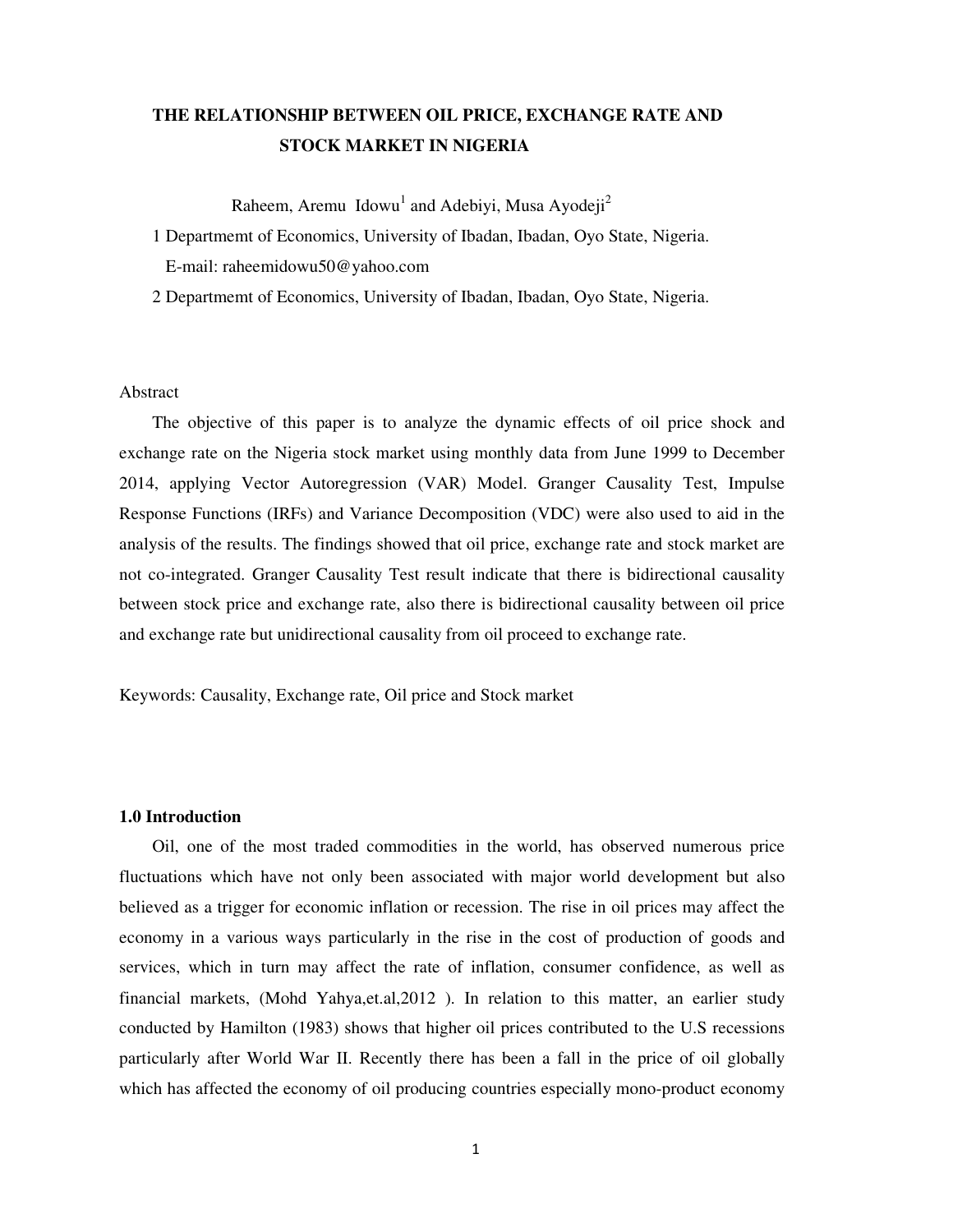which Nigeria is one of them. In Nigeria for instance, inflation level has increased, unemployment is also on the increase which made the government to announce the adoption of floating exchange rate regime as panacea for the current economy downturn. Recently, it was announced that Nigeria economy is in recession simply because the earnings from oil has fallen dramatically.

 According to Muhamed,et.al(2008), establishing the relationship between stock prices and exchange rates is important for a few reasons. First, the link between those two markets may be used to predict the path of the exchange rate. This can have implications for the ability of multinational corporations to manage their exposure to foreign contracts and the exchange rate they face. Second, currency is more often being included as an asset in investment funds' portfolio. Knowledge about the link between currency rates and other assets in a portfolio is vital for the performance of the fund. The mean-variance approach to portfolio analysis suggests that the expected return depends on the variance of the portfolio. Therefore, an accurate estimate of the variability of a given portfolio is needed. This, in turn, requires estimates of the correlation between stock prices and exchange rates. Third, the understanding of the stock price- exchange rate relationship may prove helpful to foresee a crisis.

 Khalid and Kawai (2003) as well as Ito and Yuko (2004) among others, claim that the link between the stock and currency markets contributed in the propagation of the 1997 Asian financial crisis. It is believed that the sharp depreciation of the Thai baht triggered depreciation of the other currencies in the region, which led to the collapse of the stock market as well.

The traditional models of the open economy have established the existence of a relationship between the stock market performance and the exchange rate behavior. The models show that changes in exchange rates affect the competitiveness of firms as variations in exchange rate affect the value of the earnings as well as the cost of its funds because many companies borrow in foreign currencies to finance their operations and hence its stock price (Dornbusch and Fischer, 1980). An appreciation of the local currency, for example, makes exporting goods unattractive and leads to a decrease in foreign demand and hence revenue for the firm and its value would fall. This would also lead to a fall in the stock prices (Gavin, 1989).

Alternative approach to the study of the relationship between exchange rates and stock prices is provided by the portfolio balance models where the role of capital account transactions is stressed. For instance, a vibrant stock market would attract capital inflows from foreign investors, which increase the demand for its currency. The opposite would be the case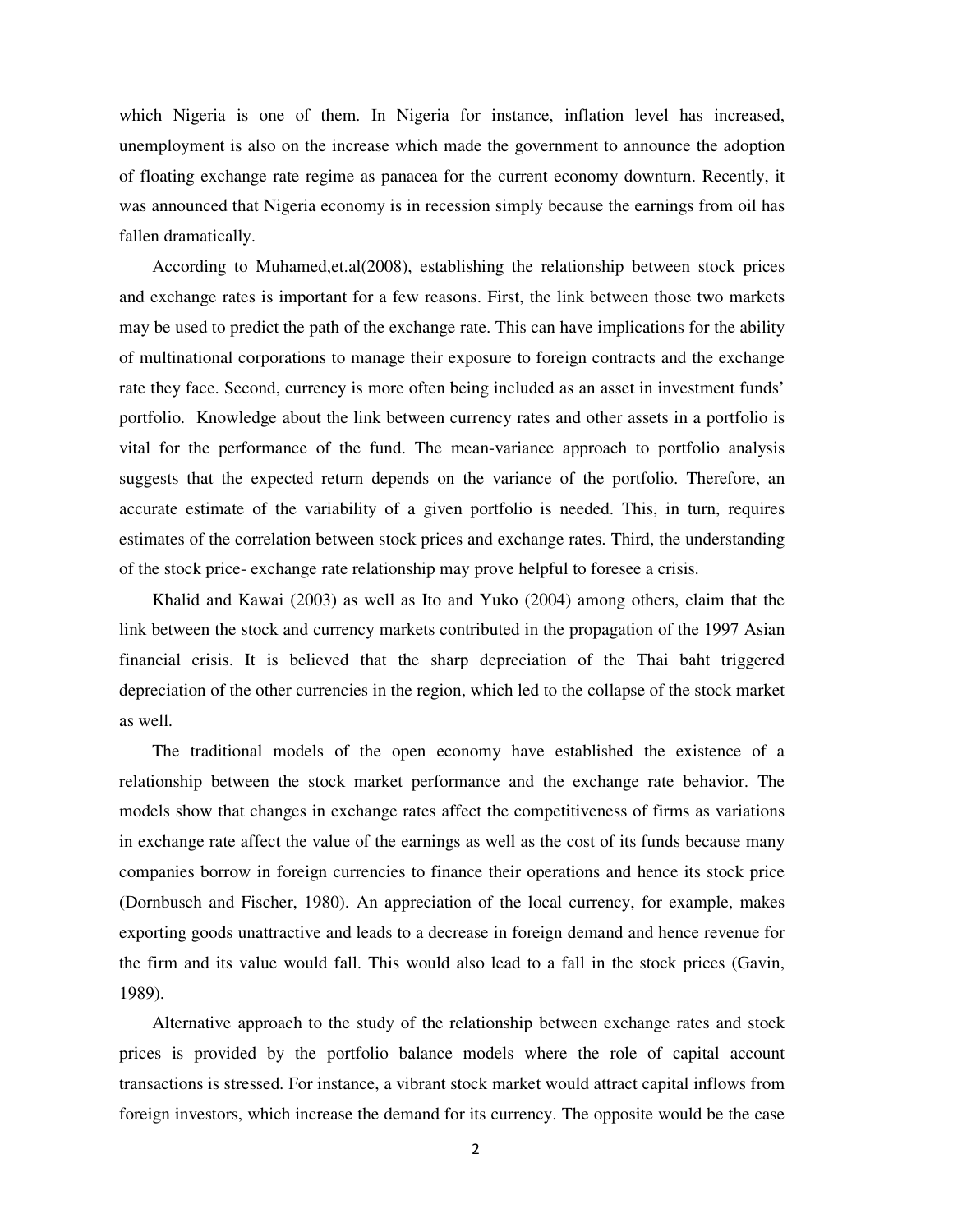with falling stock prices where the investors try to sell their stocks to avoid further losses and convert their money into foreign currency to move out of the country. Consequently, the local currency will depreciate. In the same vein, foreign investment in domestic equities could increase over time arising from the benefits of international diversification accruing to foreign investors. Thus, movements in stock prices may affect exchange rates and money demand because investors' wealth and liquidity demand could be a function of the performance of the stock market (Mishra, 2004).

Few empirical studies have been conducted on the oil-stock price relationship (Hassan and Mahdibo;2013, Asaolu and Ilo;2012, Akinlo,2014, Yahya,et.al;2013, Anthony,2012, Itoteenaan,et.al;2013, Sheevun;2015, Samane and Amir;2014, Samuel Imarhiagbe;2010). Also, the existing literature typically utilizes a two-variable framework to investigate the relationship between exchange rate and stock market (Abdulrasheed.2013; Anthony,2012; Nadeem and Zakir,2009; Tran,2016). However, there are few research work which have examined the relationship between oil price, exchange rate and stock market in Nigeria. This paper therefore aims to fill this gap, examines the dynamic relationships between the price of oil, exchange rate and stock market in Nigeria using monthly data.

#### **2.0 Literature Review**

 Previous research has worked on the relationship between oil and stock market price for many countries around the world. Several empirical studies have also established the relationship between exchange rate and stock market price. The goal of those studies is to establish the relationship between oil price and stock price as well as the effect of exchange rate on stock prices. The results of those works differ either as a result of the methodology employed or geographical factors.

 Anthony, (2012) examined the long-run and short-run dynamic effects of oil price on stock returns in Nigeria over 1985:1–2009:4 by using the Johansen co-integration tests. A bivariate model was specified and empirical results show a significant positive stock return to oil price shock in the short-run and a significant negative stock return to oil price shock in the long-run.

Itotenaan,et.al (2013) investigated the relationship between oil prices and stock market performance in Nigeria. Different empirical methods including the Johansen's co-integration model, the augmented Dickey-Fuller test, the Vector error correction (VEC) model, as well as the Vector auto regression (VAR) estimation model, were used in the study.

 Sheevun, (2015), in his own study examined the dynamic relationship between the inflation adjusted Philippine Stock Exchange index (PSEi) prices and real oil prices in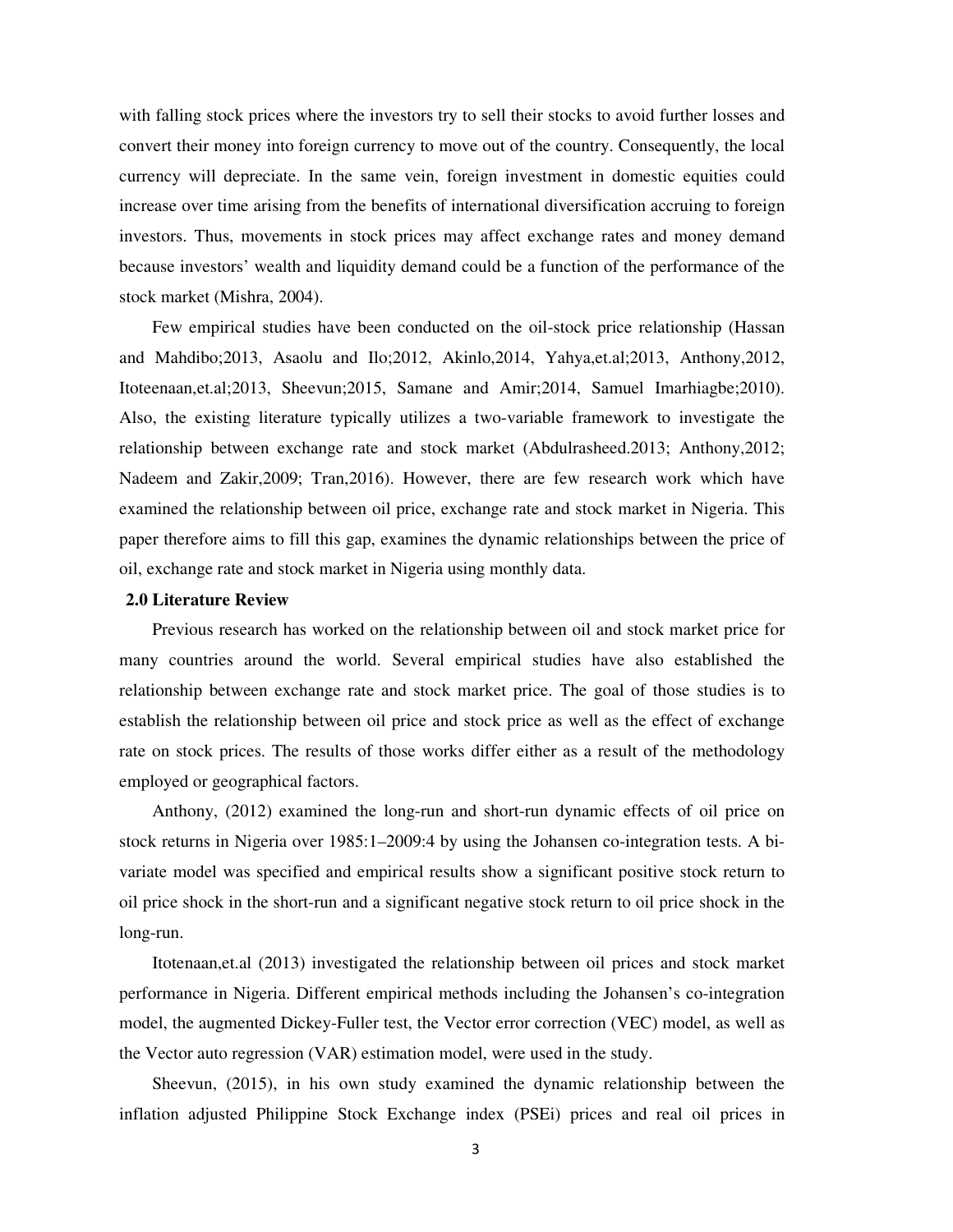Philippine peso using monthly data from January 1996 to December 2014 applying the Vector Autoregression (VAR) Model. Granger Causality Test, Impulse Response Functions (IRFs) and forecast Error Variance Decomposition (FEVD) were used in the analyses of the results which suggest that there is no significant relationship between the monthly inflation adjusted stock prices of the PSEi.

 Akinlo, (2014), examined the relationship between changes in oil prices and stock market growth over the period 1981-2011 using vector error correction modeling approach which suggest a long run relationship between oil price, exchange rate and stock market growth.

 Abdulrasheed, (2013), in his own study used Johansen's co-integration to test for the possibility of co-integration and Granger-causality between stock market index and monetary indicators (exchange rate and M2) before and during the global financial crisis for Nigeria, using monthly data for the period 2001–2011. Results suggest absence of long-run relationship before and during the crisis.

 Samuel, (2010), analyzed the impact of oil prices on stock prices of selected major oil producing and consuming countries with nominal exchange rate as additional determinant. Daily stock prices, oil prices, and exchange rates for six countries (Mexico, Russia, Saudi Arabia, India, China, and the US.) from January 26, 2000 to January 22, 2010, are modeled as a co-integrated system in Vector Autoregressive analysis. Variance decompositions and impulse responses are also estimated. Their results support unit root in all variables (except Saudi Arabia and the US exchange rates that are stationary in levels and first difference). Evidence of one long-run relationship (Mexico inconclusive) in Saudi Arabia, India, China and the US is supported, while Russia exhibits two long-run relationships. The results from the long-run exclusion test suggest all three variables cannot be eliminated from co-integrating space in all countries (except Mexico), while the weak exogeneity test reveals all variables to be responsive to deviation from long-run relationships (except China).

 Asaolu and Ilo, (2012), investigated the relationship between the Nigerian stock market return and the world crude oil price which was analysed under the co-integration and vector error correction (VECM) framework from 1984 to 2007. The study found that the Nigerian stock market return and oil price are tied together in the long –run as anticipated given the dominance of the oil sector on the Nigerian economy.

 Tran, (2016), researched the causal relationship between exchange rates and stock prices during pre and post financial crisis in Viet Nam, based on the collected daily data from 2005 to 2015. It investigated the long-run and short run relationship between above-mentioned two variables using Johansen and Juselius (1990) co-integration test and causal relationships by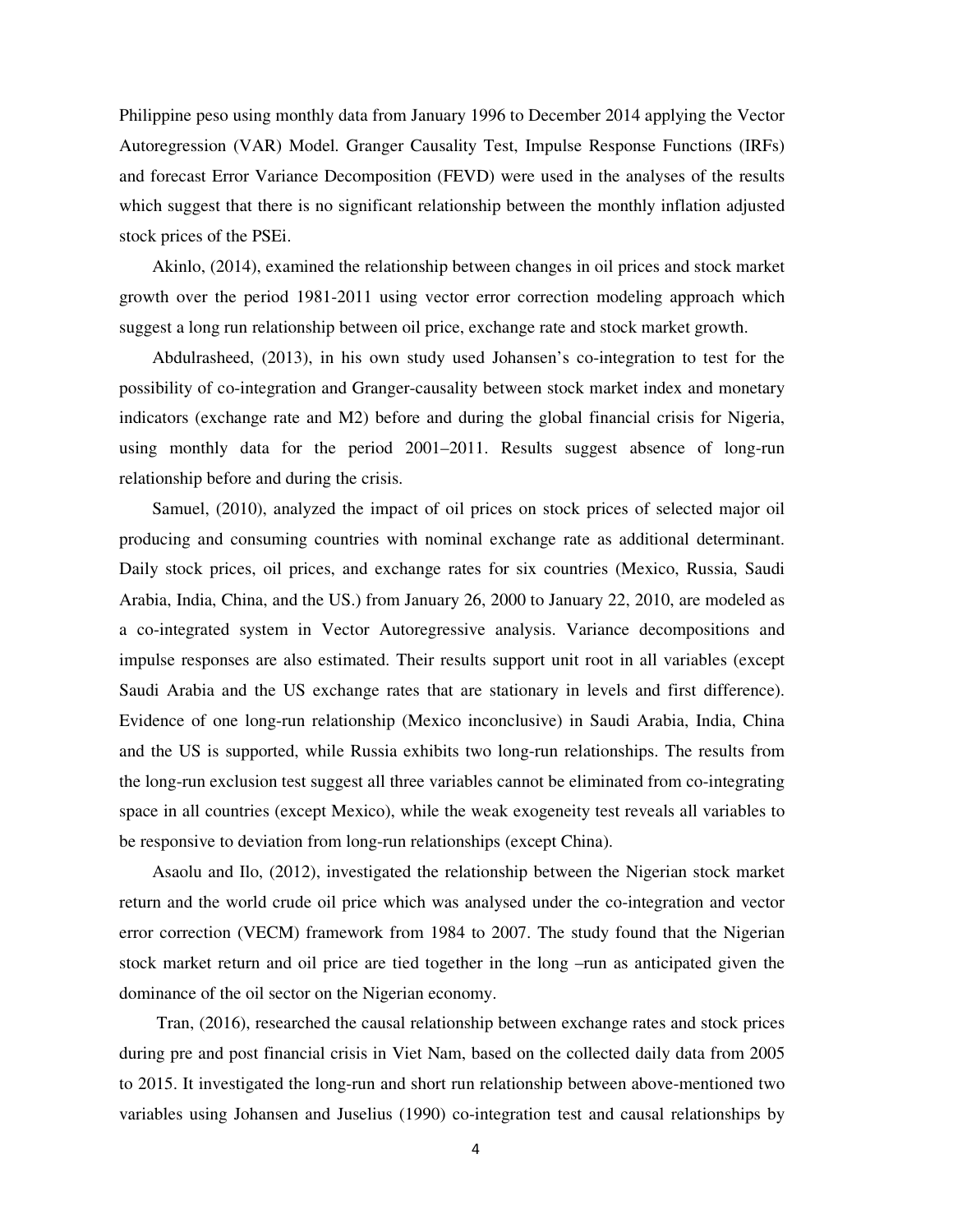using Toda and Yamamoto (1995) procedure. Variance decompositions (VDCs) analysis expresses the predictable portion of exchange rates (stock prices) changes on the forecast error variance in stock prices (exchange rates). The causal relationship between the two variables using Granger Causality test found a unidirectional causal relationship from stock prices to exchange rates, but also supports the traditional approach in post crisis case.

 David and Mike (2013), examined the dynamic interaction between stock prices and the Naira-US\$ exchange rate in Nigeria using co-integration and the Granger-Sim causality methodology. It was revealed that whenever there is a change in the Naira-US\$ exchange rate, stock prices react in tandem. The empirical analysis thus provides evidence of a positive cointegrating relationship between the Naira-US\$ exchange rate movement and the Nigerian stock market prices with bi-directional Granger causality found to exist between stock prices and exchange rate in Nigeria during the period researched.

 Samane and Amir (2014), aimed to examine the relationship among oil prices, exchange rates, inflation rate, and stock price index in Tehran Stock Exchange. The relationship between the variables for the 12-month period: 1391-1: 1376 was analyzed by Model (VAR) and the method of variance analysis. The causality relationship between variables was studied using Granger causality test (1987) and Wald test. The results showed that in the long term and short term, all variables except the oil shocks had a significant relationship with the Stock Exchange index.

 Yahya,et.al (2012), analyzed the dynamic effects of oil price and macroeconomic variables changes on Islamic stock market in Malaysia using an estimation of Vector Auto Regression (VAR) method between January 2007 - December 2011, the study applies the cointegration analysis, multivariate Granger causality test, Impulse Response Function (IRF) and Variance Decomposition (VDC) analysis. It was found that Islamic stock prices are cointegrated with oil price and exchange rate variables and that the Islamic stock price is positively and significantly related to the oil price variable but inversely and not significantly related to the exchange rate variable. Using Granger causality test, only oil price variable is Granger-caused by the Islamic stock return in Malaysia. Therefore, oil price shock will affect the Islamic stock return in the short and long run in Malaysia.

 Yahya,et.al (2013), analyzed the dynamic effects of oil price and gold price changes on the Islamic stock market in Malaysia using an estimation of the Vector Auto Regression (VAR) method by using data covering the period from January 2007 to December 2011, the study applies the co-integration analysis, Granger causality test, Impulse Response Function (IRF) and Variance Decomposition (VDC) analysis. The findings show that Islamic stock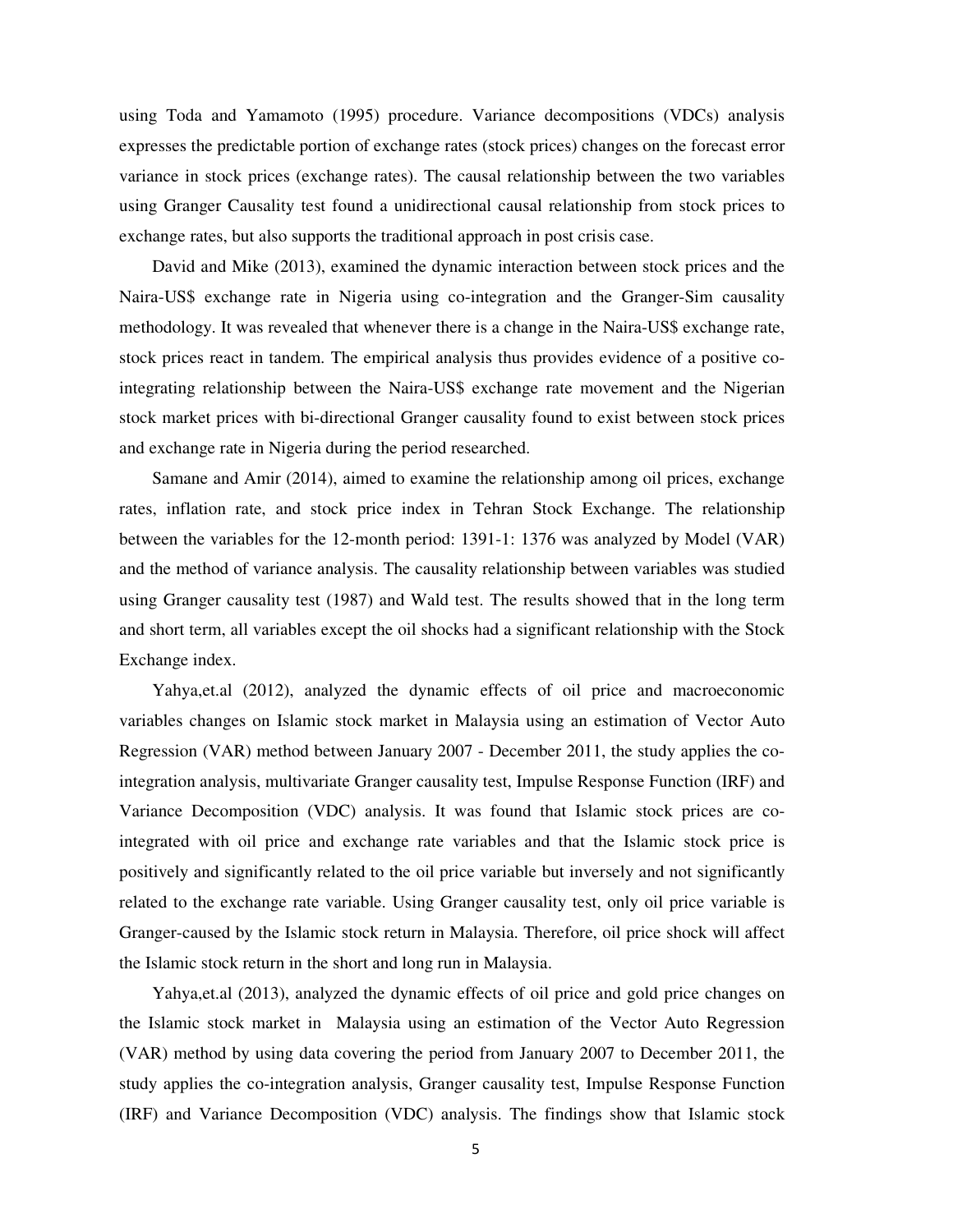returns were not co-integrated with strategic commodities in the long run. From the Granger causality viewpoint, it was observed that there was a bi-directional causality relationship between Islamic stock returns with oil prices. On the other hand, the FBMES was not affected by the gold prices or vice versa.

#### **3.0 Data and Methodology**

The paper uses monthly data from June 1999 until December 2014 on oil price, all share index and exchange rate. The oil price adopted is US \$ per barrel and stock market price is proxied as all share index. Exchange rate is the Nigerian Naira exchange rates against US Dollars. The data were sourced from the Central bank of Nigeria Statistical Bulletin and Independent Statistics and analysis, US Energy Information Administration. The study adopts vector Autoregressive (VAR) technique. The basic model employed in the study can be expressed as:

0 1 2 ...............................(1) *ASI OILP EXCR t t t* = + + + <sup>α</sup> <sup>α</sup> <sup>α</sup> <sup>µ</sup>*<sup>t</sup>*

Where  $ASI_t$  is the stock market index,  $OILP_t$  is the oil price and  $EXCR_t$  is the Nigerian naira/US Dollar exchange rate.

# **4.0 Empirical Results**

#### **Table 1: Descriptive Statistics**

|                 | ASI        | <b>EXCR</b> | OILP     |
|-----------------|------------|-------------|----------|
| Mean            | 25133.08   | 133.8380    | 65.33640 |
| Median          | 23365.97   | 132.7746    | 62.69000 |
| Maximum         | 65652.38   | 169.6800    | 132.7200 |
| Minimum         | 4890.800   | 94.88000    | 15.86000 |
| Std. Dev.       | 13562.20   | 18.98618    | 34.21188 |
| <b>Skewness</b> | 0.710940   | $-0.241755$ | 0.218803 |
| Kurtosis        | 3.151482   | 2.014038    | 1.632115 |
| Jarque-Bera     | 15.84632   | 9.345750    | 15.98523 |
| Probability     | 0.000362   | 0.009345    | 0.000338 |
| Sum             | 4674753.   | 24893.87    | 12152.57 |
| Sum Sq. De      | $3.40E+10$ | 66687.87    | 216533.7 |
| Observation     | 186        | 186         | 186      |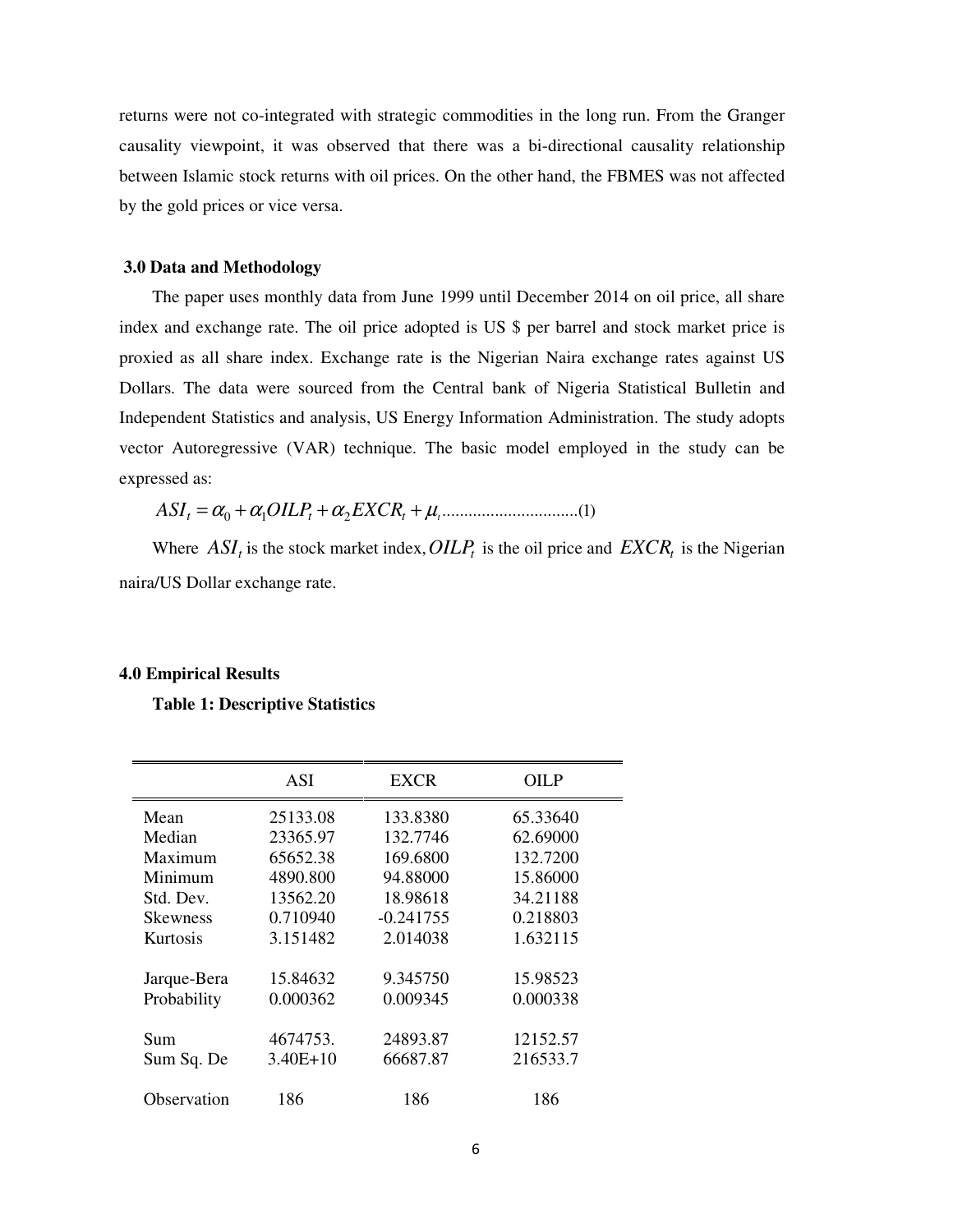From the table above, all the series display a high level of consistency as their mean and median values are within the maximum and minimum values of the series. It can be deduced from the table that none of the variables is normally distributed. This is evident from our probability for Jarque-Bera which rejected our null hypothesis and supported by Skewness and Kurtosis for the series.

# **Unit Root Test**

 It has now become a standard practice to consider unit root when modeling economic relationship with time series because it helps to evaluate the behavior of the series over time if it is stationary or non-stationary. It is also used to determine how series respond to shocks and to test for market efficiency. For this purpose, Augmented Dickey-Fuller (ADF) and Phillip Perron (PP) estimators will be employed to check the stationarity process of the data series.

|                                |                | <b>LEVEL</b>           |                |                |                |                |
|--------------------------------|----------------|------------------------|----------------|----------------|----------------|----------------|
| <b>Augmented Dickey-Fuller</b> |                |                        | Phillip Perron |                |                |                |
|                                | Constant       | Constant               | None           | Constant       | Constant       | None           |
|                                |                | and Trend              |                |                | and Trend      |                |
| <b>ASI</b>                     | $-2.291424$    | $-2.501380$            | $-0.678506$    | $-1.792553$    | $-1.981054$    | $-0.339310$    |
| <b>EXCR</b>                    | $-1.025029$    | $-2.600796$            | 1.708749       | $-1.092134$    | $-2.248894$    | 1.981522       |
| <b>OILP</b>                    | $-1.979411$    | $-2.853573$            | $-0.683600$    | $-1.877963$    | $-2.549604$    | $-0.476063$    |
|                                |                | <b>FIRST DIFFERNCE</b> |                |                |                |                |
| <b>ASI</b>                     | -4.759959***   | $-4.769028***$         | $-4.750017***$ | $-12.20997***$ | $-12.20127***$ | $-12.20659***$ |
| <b>EXCR</b>                    | $-8.442552***$ | $-8.399424***$         | $-8.184848***$ | $-8.253794***$ | $-8.209253***$ | $-8.132725***$ |
| <b>OILP</b>                    | $-8.663989***$ | $-8.693832***$         | $-8.687049***$ | $-8.672403***$ | $-8.703692***$ | $-8.694610***$ |

# **Table 2A: Unit Root Test Results**

#### **Table 2B: Summary of Unit Root Test Results**

|      | Augmented Dickey-Fuller (ADF) |                         |      | Phillip-Perron (PP) |                             |      |
|------|-------------------------------|-------------------------|------|---------------------|-----------------------------|------|
|      | Level                         | <b>First Difference</b> | I(d) | Level               | <b>First Difference</b>     | I(d) |
| ASI  | $-2.501380^{b}$               | $-4.769028^{b***}$      | I(1) | $-1.981054^{b}$     | $12.20997$ <sup>a***</sup>  | I(1) |
| EXCR | $-2.600796^{\circ}$           | $-8.442552^{a***}$      | I(1) | $-2.248894^{b}$     | $-8.253794$ <sup>a***</sup> | I(1) |
| OILP | $-2.853573^{b}$               | $-8.693832^{b***}$      | I(1) | $-2.549604^{\circ}$ | $-8.703692^{b***}$          | I(1) |

Note: \*\*\* imply statistical significance at1% . Also, '*a'* denotes model with constant, '*b'* 

is for model with constant and trend

From table 2 above, the result of ADF and PP tests shows that all the variables are integrated of order one which justify the use Johansen Co-integration Test.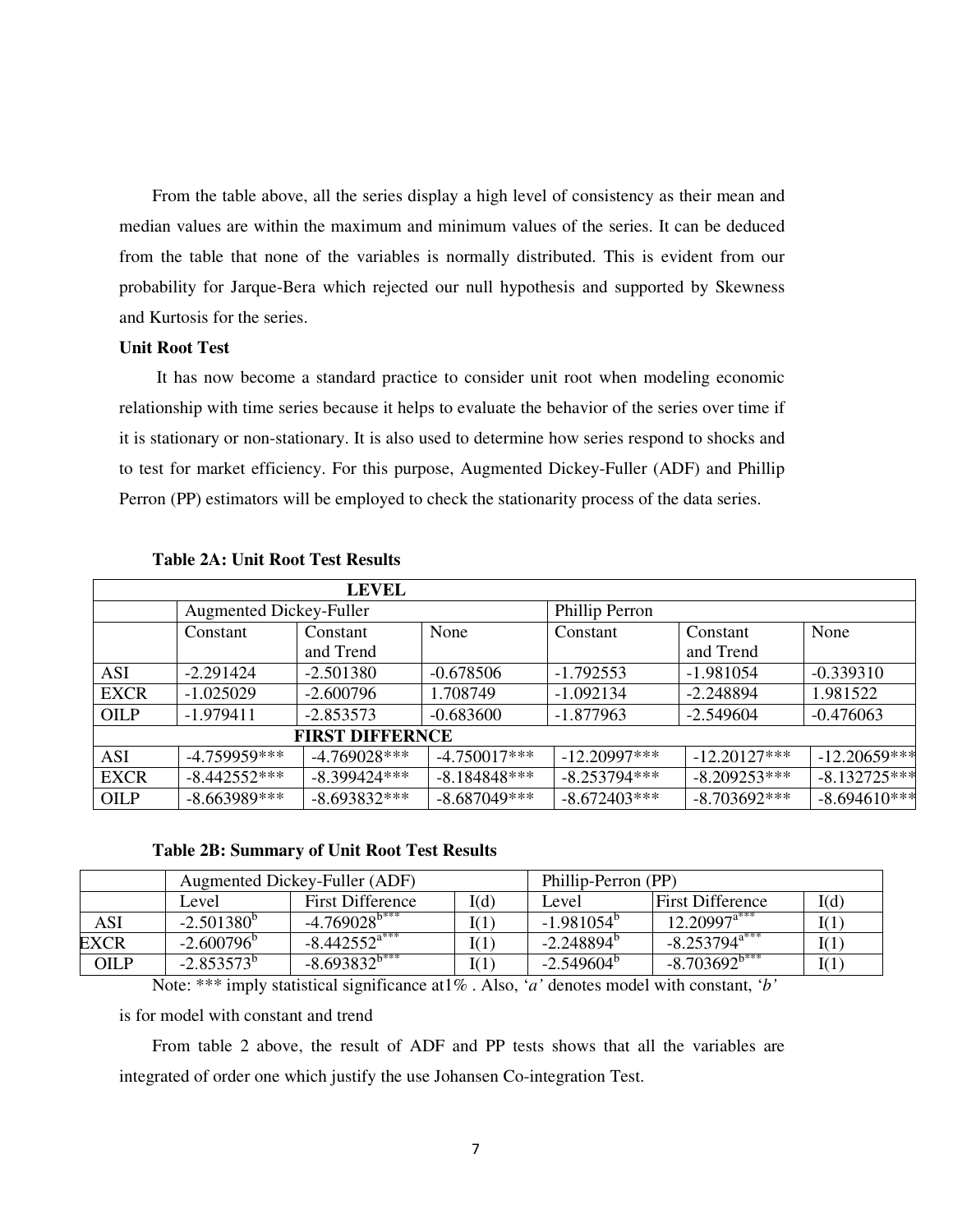#### **Co-integration Test**

Based on the result of our unit root, this paper made use of the Johansen Co-integration test to examine whether a long-run association between variables exists and to examine the presence of co-integrating relationships in the data. The null hypothesis in the Johansen test states that there is no co-integration among variables and the alternative hypothesis states that there is co-integration.

| <b>Null</b> | Alternative r | <b>Max-Eigen</b> | <b>Critical value</b> | <b>Trace</b> | <b>Critical vaslue</b> |
|-------------|---------------|------------------|-----------------------|--------------|------------------------|
| $r \leq 0$  |               | 8.14992          | 21.13162              | 13.67246     | 29.79707               |
| sr<1        |               | 3.49304          | 14.26460              | 5.522531     | 15.49471               |
| r<2         |               | 2.02948          | 3.841466              | 2.029488     | 3.841466               |

**Table 3: Johansen-Juselius Cointegration Test** 

#### **Source: Computed by the author**

Table 3 presents the result of the Johansen co-integration test for the variables under study. Both the maximum Eigen-value statistics and trace statistics suggest absence of cointegration among the variables.

After testing for the long run co-integration relationship between the variables within the period under study and found out the absence of long run relationship, the study proceeds with the estimation of unristricted VAR and test for Granger causality. Though, from literature we know that most I(1) series are co-integrated but it did not rule out the possibility of noncointegration. Therefore, this result could be plausible, that the series are driven by other exogenous variables in the case of Nigeria just like many other countries as shown in empirical literature (Abdulrasheed,2013). Absence of co-integration between All Share Index, Exchange rate and Oil price implies that the appropriate model to be used will be the unrestricted VAR and also test for causality between the variables. Unrestricted VAR and Causality between the variables can be tested based on the following Trivariate autoregression models.

4 4 4 0 1 2 3 1 1 1 1 .............................(2) *t t t i t t i t t i t i i i ASI ASI OILP EXCR* <sup>α</sup> <sup>α</sup> <sup>α</sup> <sup>α</sup> <sup>ε</sup> − − − = = = = + + + + ∑ ∑ ∑

4 4 4 0 1 2 3 2 1 1 1 .............................(3) *t t t i t t i t t i t i i i OILP ASI OILP EXCR* β β β β <sup>ε</sup> − − − = = = = + + + + ∑ ∑ ∑ 4 4 4 0 1 2 3 3 1 1 1 .............................(4) *t t t i t t i t t i t i i i EXCR ASI OILP EXCR* <sup>δ</sup> <sup>δ</sup> <sup>δ</sup> <sup>δ</sup> <sup>ε</sup> − − − = = = = + + + + ∑ ∑ ∑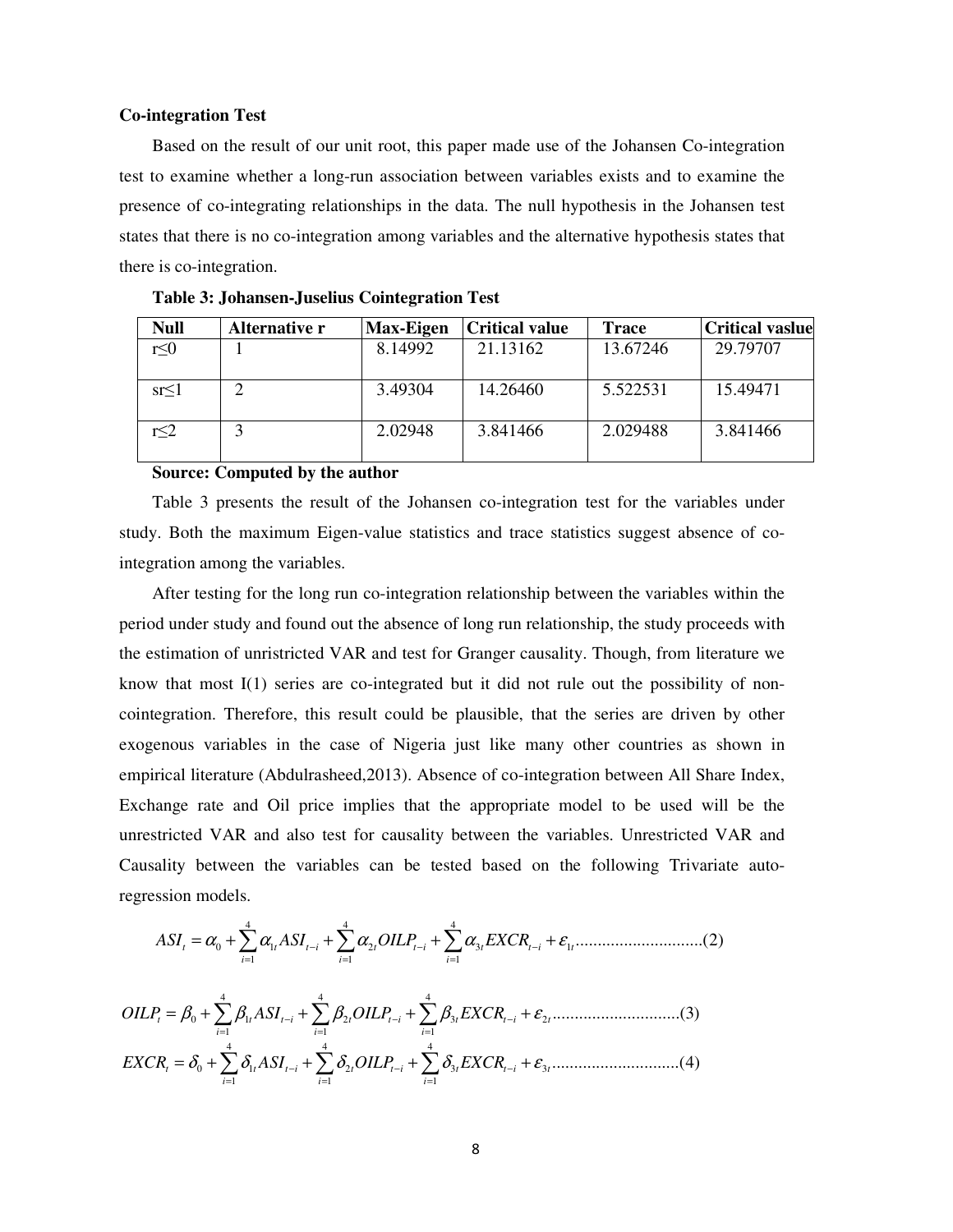The above equations were tested based on four lags. This was arrived at after testing for optimal lag based on different criteria such as Schwarz information criteria, Hannan Queen Information criteria, generalized Dickey Fuller, and final prediction error criteria.

# **Table 4: Causality Test result**

| VAR Granger Causality/Block Exogeneity Wald Tests |
|---------------------------------------------------|
|---------------------------------------------------|

| <b>Null Hypothesis</b>             | Obs | Chi-sq   | <b>Prob</b> |
|------------------------------------|-----|----------|-------------|
| DEXCR does not Granger Cause DASI  | 176 | 11.57533 | 0.0208      |
| DASI does not Granger Cause DEXCR  |     | 7.839025 | 0.0977      |
| DOILP does not Granger Cause DASI  | 176 | 8.370366 | 0.0789      |
| DASI does not Granger Cause DOILP  |     | 15.89523 | 0.0032      |
| DEXCR does not Granger Cause DOILP | 176 | 3.202507 | 0.5245      |
| DOILP does not Granger DEXCR       |     | 28.68985 | 0.0000      |

# **Source: Computed by the Author**

The table 4 above present Granger-causality test results which shows that, there is a bidirectional causal relationship between exchange rate and stock market index, there is a bidirectional causal relationship between stock market index and oil price. Also there is a unidirectional causal relationship from oil price to exchange rate.

The result of our VAR were tested for serial correlation by using VAR residual serial Correlation LM test which signify that there is no serial correlation at Lag 4. Also, Roots of Characteristic Polynomial were used to test for stability condition which was satisfied.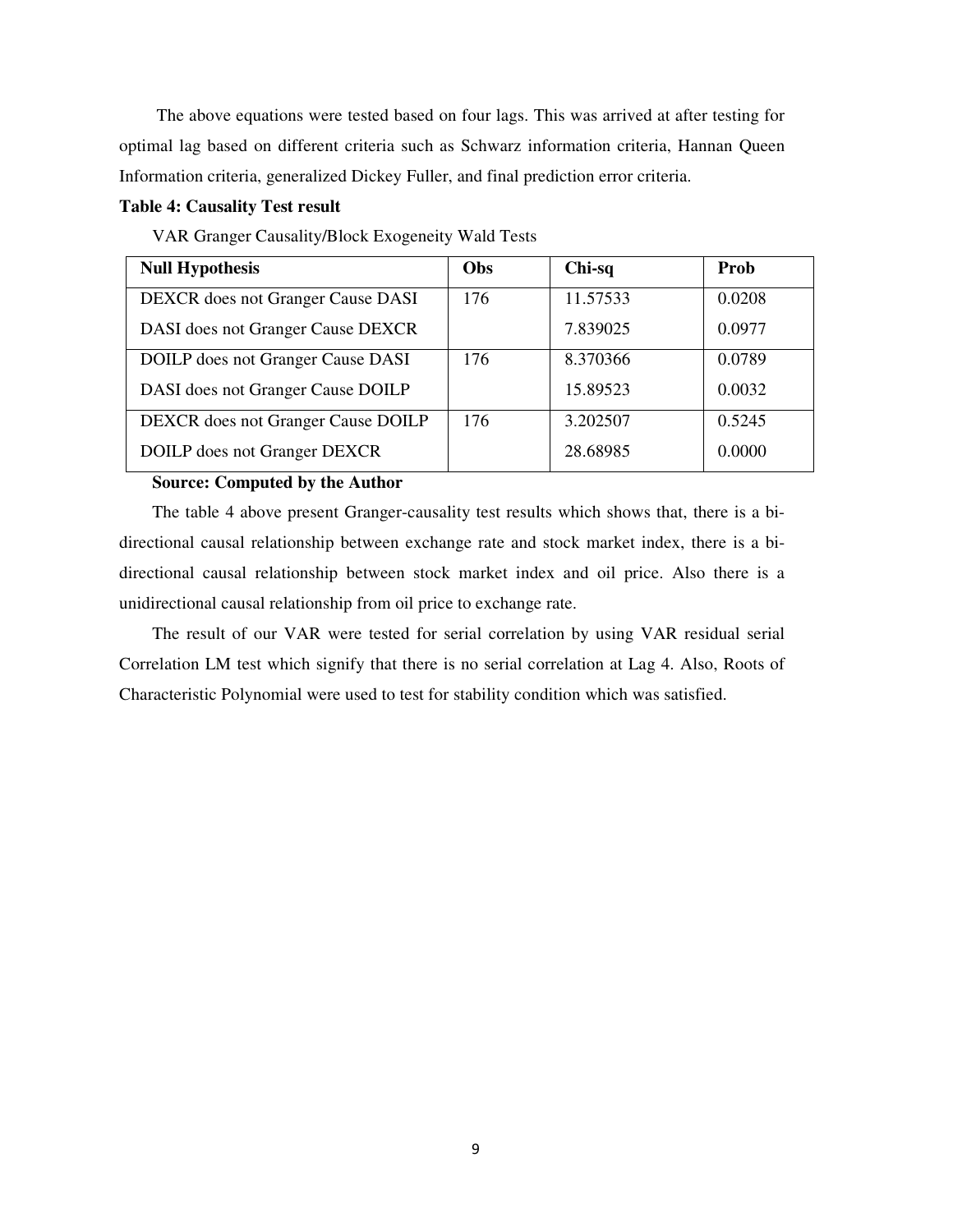#### **Impulse Response Function**



# **Fig. 1:**

The first diagram shows the effect of one standard deviation shock from the stock price on itself. The effect of this variable on itself was positive up to seventh month with the first two months has the highest effect but became negative after the seventh periods with little impact.

The second diagram shows the effect of one standard deviation shock from exchange rate on stock market index. The effect of exchange rate was fluctuating up to fourth months before it settled down to be positive. The third diagram explained the effect of one standard deviation shock from oil price on stock market index. The effect of oil price was positive up to fifth months before becoming negative but the negative impact was minute. The fourth diagram described the effect of one standard deviation shock from stock market index on exchange rate. The effect was negative throughout the ten months except tenth month where it was zero. The fifth diagram explained the effect of one standard deviation shock from exchange rate on itself. The effect was positive for the first three months, after which it became negative and fluctuating around zero.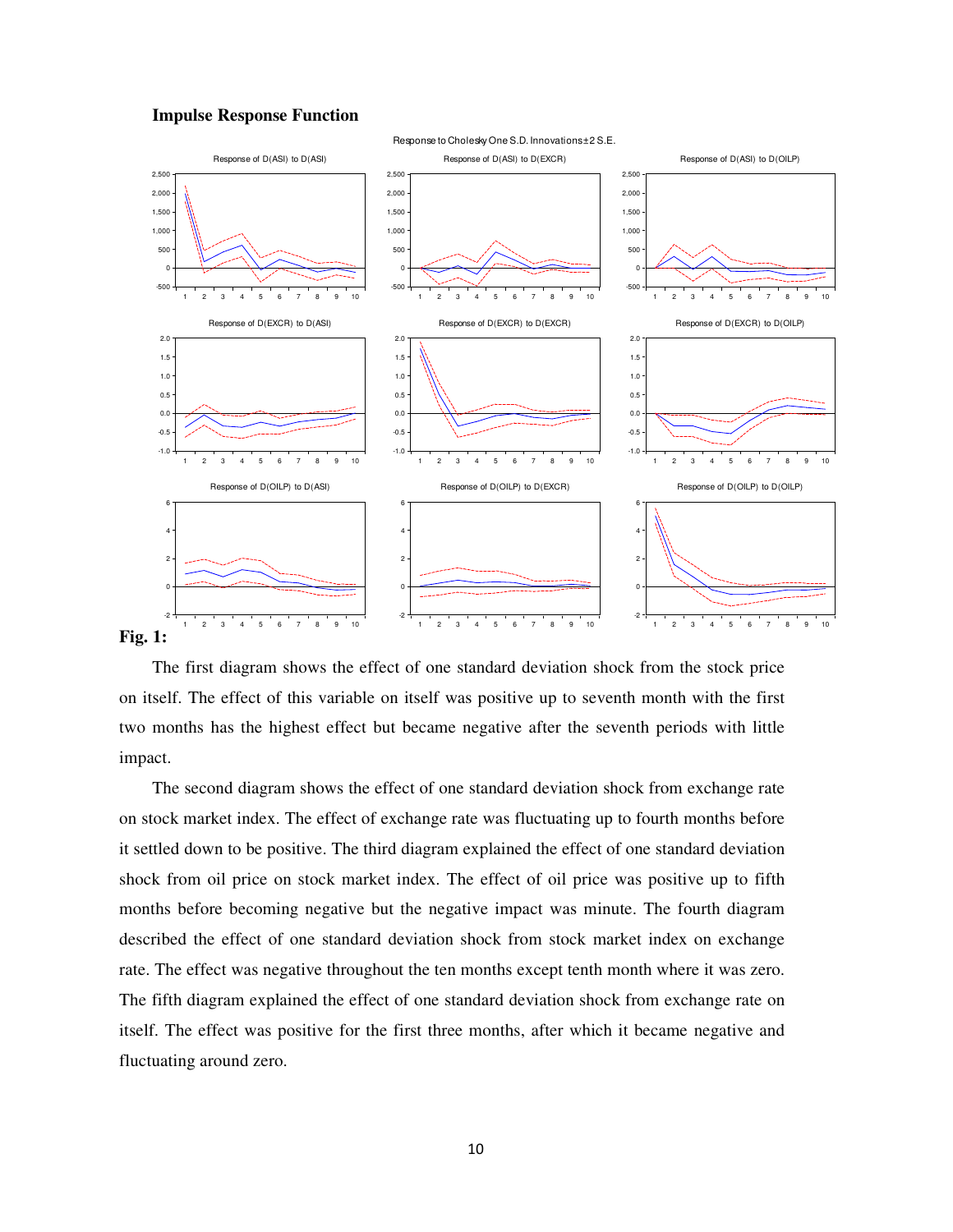The sixth diagram shows the effect of one standard deviation shock from oil price on exchange rate. The effect was negative up to seventh months before becoming positive which was very small. The seventh diagram shows the effect of one standard deviation shock from stock market index on oil price. The effect was positive up to eight months before becoming negative The eighth diagram described the effect of one standard deviation shock from exchange rate on oil price. The effects were positive but very low and eventually disappear at the end of the tenth months. The last diagram shows the effect of one standard deviation shock from oil price on itself. The effect was positive up to fourth period before becoming negative.

| <b>Period</b>  | S.E      | D(ASI)   | D(EXCR)  | D(OILP)  |
|----------------|----------|----------|----------|----------|
| (onths         |          |          |          |          |
| 1              | 1980.850 | 100.0000 | 0.000000 | 0.000000 |
| $\overline{2}$ | 2015.428 | 97.28866 | 0.306871 | 2.404472 |
| 3              | 2062.170 | 97.29506 | 0.382345 | 2.322599 |
| $\overline{4}$ | 2178.654 | 95.05787 | 0.901626 | 4.040503 |
| 5              | 2222.249 | 91.41638 | 4.570412 | 4.013205 |
| 6              | 2246.529 | 90.49979 | 5.398651 | 4.101556 |
| 7              | 2248.749 | 90.42243 | 5.400395 | 4.177172 |
| 8              | 2260.176 | 89.70960 | 5.534287 | 4.756117 |
| 9              | 2267.290 | 89.14946 | 5.499801 | 5.350736 |
| 10             | 2273.119 | 88.94051 | 5.471744 | 5.587742 |

**Table 5A: Variance Decomposition of D(ASI)** 

**Source: Computed by the Author** 

| <b>Period</b>  | S.E       | D(ASI)   | D(EXCR)  | D(OILP)  |
|----------------|-----------|----------|----------|----------|
| (onths         |           |          |          |          |
|                | 1.7661428 | 4.430392 | 95.56961 | 0.000000 |
| $\overline{2}$ | 1.865502  | 3.999649 | 92.69749 | 3.302856 |
| 3              | 1.955692  | 6.569422 | 87.43480 | 5.995777 |
| 4              | 2.061177  | 9.224528 | 79.84738 | 10.92809 |
| 5              | 2.146030  | 9.767465 | 73.75230 | 16.48023 |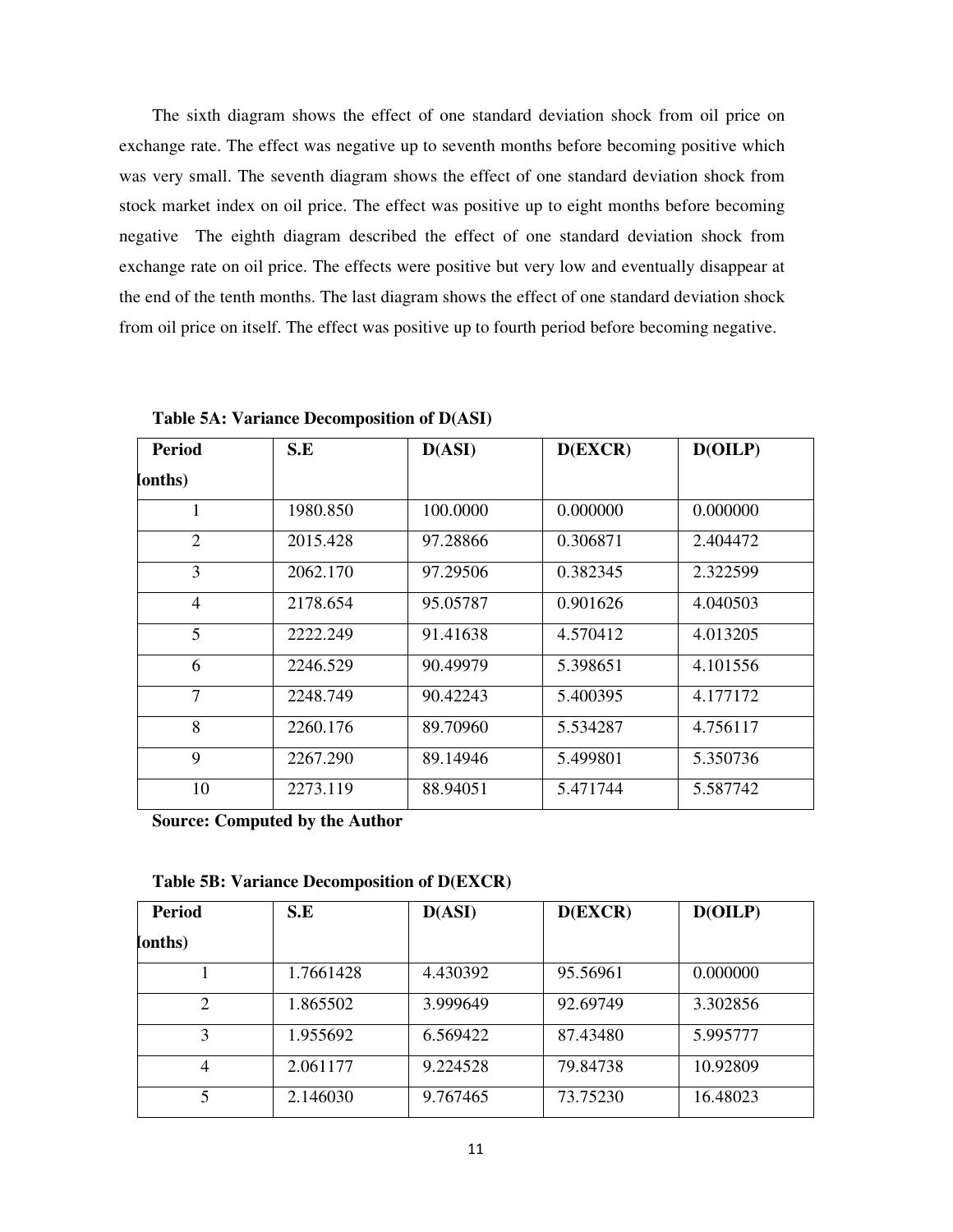|    | 2.181641 | 11.91304 | 71.36722 | 16.71974 |
|----|----------|----------|----------|----------|
|    | 2.198109 | 12.81167 | 70.54241 | 16.64592 |
|    | 2.219024 | 13.13817 | 69.67728 | 17.18455 |
|    | 2.228805 | 13.34949 | 69.12435 | 17.52616 |
| 10 | 2.231699 | 13.31523 | 68.95422 | 17.73055 |

**Source: Computed by the Author** 

| <b>Period</b>  | S.E      | D(ASI)   | D(EXCR)  | D(OILP)  |
|----------------|----------|----------|----------|----------|
| (onths         |          |          |          |          |
| 1              | 5.115497 | 3.041596 | 0.004116 | 96.95429 |
| 2              | 5.477002 | 6.989965 | 0.200712 | 92.80932 |
| 3              | 5.583247 | 8.297356 | 0.873871 | 90.82877 |
| $\overline{4}$ | 5.719514 | 12.22153 | 1.060906 | 86.71756 |
| 5              | 5.845240 | 14.71835 | 1.340481 | 83.94117 |
| 6              | 5.890519 | 14.85708 | 1.547422 | 83.59550 |
| 7              | 5.911489 | 14.94925 | 1.539482 | 83.51127 |
| 8              | 5.917057 | 14.94111 | 1.542296 | 83.51659 |
| 9              | 5.929466 | 15.05081 | 1.611674 | 83.33752 |
| 10             | 5.934987 | 15.14368 | 1.614658 | 83.24167 |

**Table 5C: Variance Decomposition of D(OILP)** 

#### **Source: Computed by the Author**

The table above presented the result of VDC for all the variables. The result are reported for a 10-month horizon. The ordering of the variables is based on the Cholesky decomposition method which suggests the following order of the variables: DASI,DEXCHR and DOILP.

According to Table 5A, it can be seen that 11.1 percent of stock market variations are contributed by other factors where both oil price and exchange rate contributed almost the same percentage. This is in line with our causality result which indicates that both oil price and exchange rate has causal effect on stock market.

Also, Table 5B presented the result of variation in exchange rate where 31.0 percent of variation in exchange rate is contributed by other factors. Among the variations, oil price is the most significant variable explaining about 18 percent of variation in exchange rate. This result, corroborate the result of our Granger causality which signify that causality run from both stock market and oil price to exchange rate.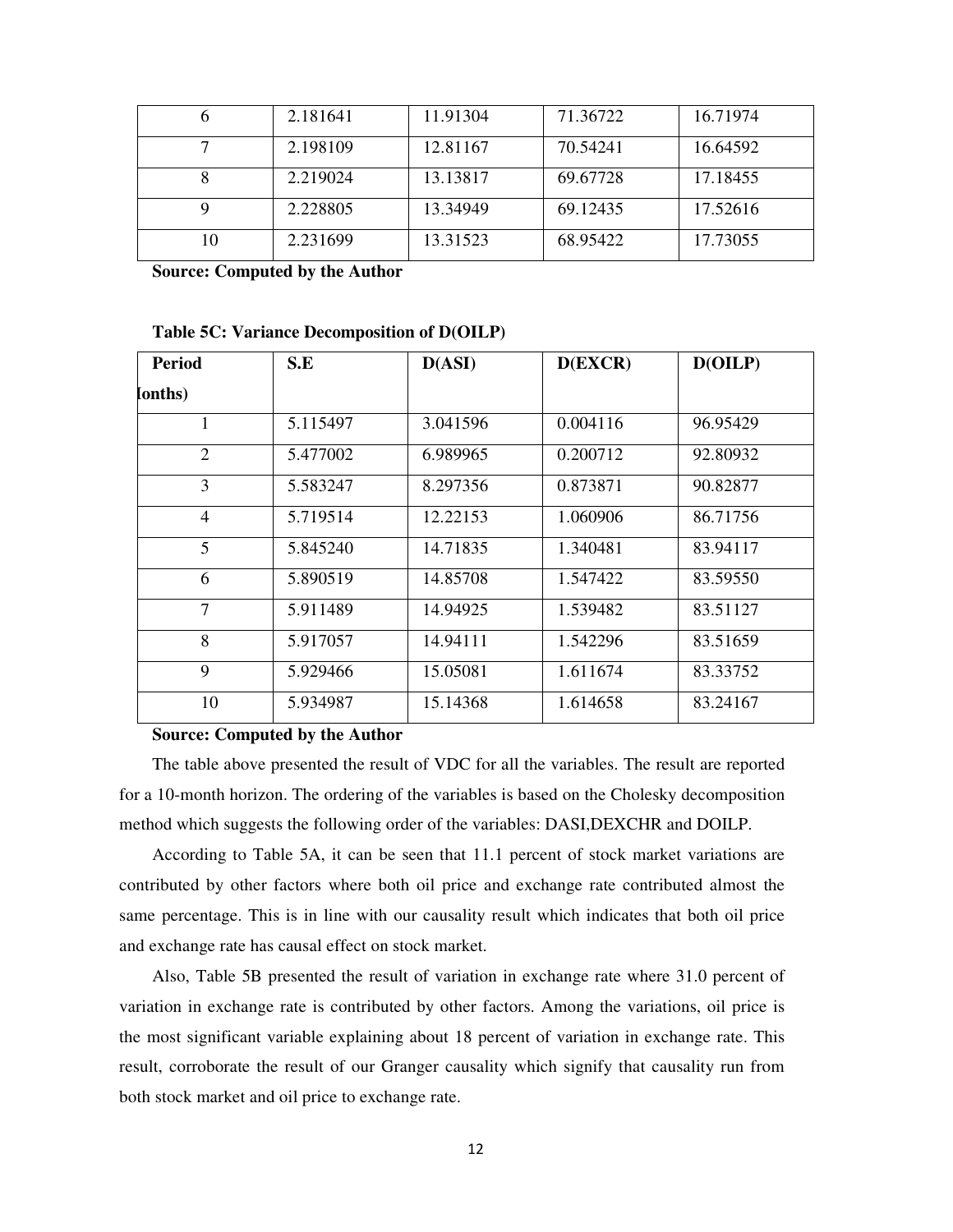Lastly, Table 5C explained the result of variation in oil price where 16.7 percent of variation in oil price is contributed by other factors with stock market responsible for 15 percent. This indicates that stock market has significant effect on oil price but exchange rate does not which is in line with our causality result.

#### **Conclusions**

The main objective of this study is to investigate the relationship between oil price, exchange rate and stock market in Nigeria using vector autoregressive model (VAR). All the variables were tested based on generalized Dickey-Fuller test and Phillip Perron test to confirm the Dickey-Fuller test result which shows that all the variables are I(1). Johansen Cointegration test were employed to test for co-integration among the variables, the results show that oil price, exchange rate and stock market index are not co-integrated. The results of Granger Causality test show that there is bidirectional causality between exchange rate and stock market. Also, there is bidirectional causality between stock market and oil price but unidirectional causality run from oil price to exchange rate.

#### **References:**

- Abdulrasheed, Z.,(2013), Causal Relationship between Stock Market Index and Exchange rate:Evidence from Nigeria. CBN Journal of Applied Statistics Vol. 4 No. 2, PP 87-110.
- Akinlo, O.O (2014), Oil Price and Stock Market: Empirical Evidence from Nigeria. European Journal of Sustainable Development, Vol. 3, No. 2, PP 33-40.
- Asaolu, T.O and Ilo, B.M (2012), The Nigerian Stock Market and Oil Price: A Cointegration Analysis. Kuwait Chapter of Arabian Journal of Business and Management Review, Vol. 1, No. 5. PP 28-36.
- Anthony, O.A (2012), Oil Price Shocks and Stock Market Behaviour: The Nigeria Experience. J Economics, 3(1): PP 19-24.
- David, U and Mike, O. A (2013),Stock Prices and Exchange Rate Variability in Nigeria Econometric Analysis of the Evidence. European Scientific Journal, Vol. 9, No. 25, PP 261-285
- Dornbusch, R. and S. Fischer,(1980). Exchange rates and current account, American Economic Review 70, 960-971.
- Gavin, M., (1989). The stock market and exchange rate dynamics. Journal of International Money and Finance 8, 181-200.
- Hamilton J. D. (1983), "Oil and the Macroeconomy since World War II", Journal of Political